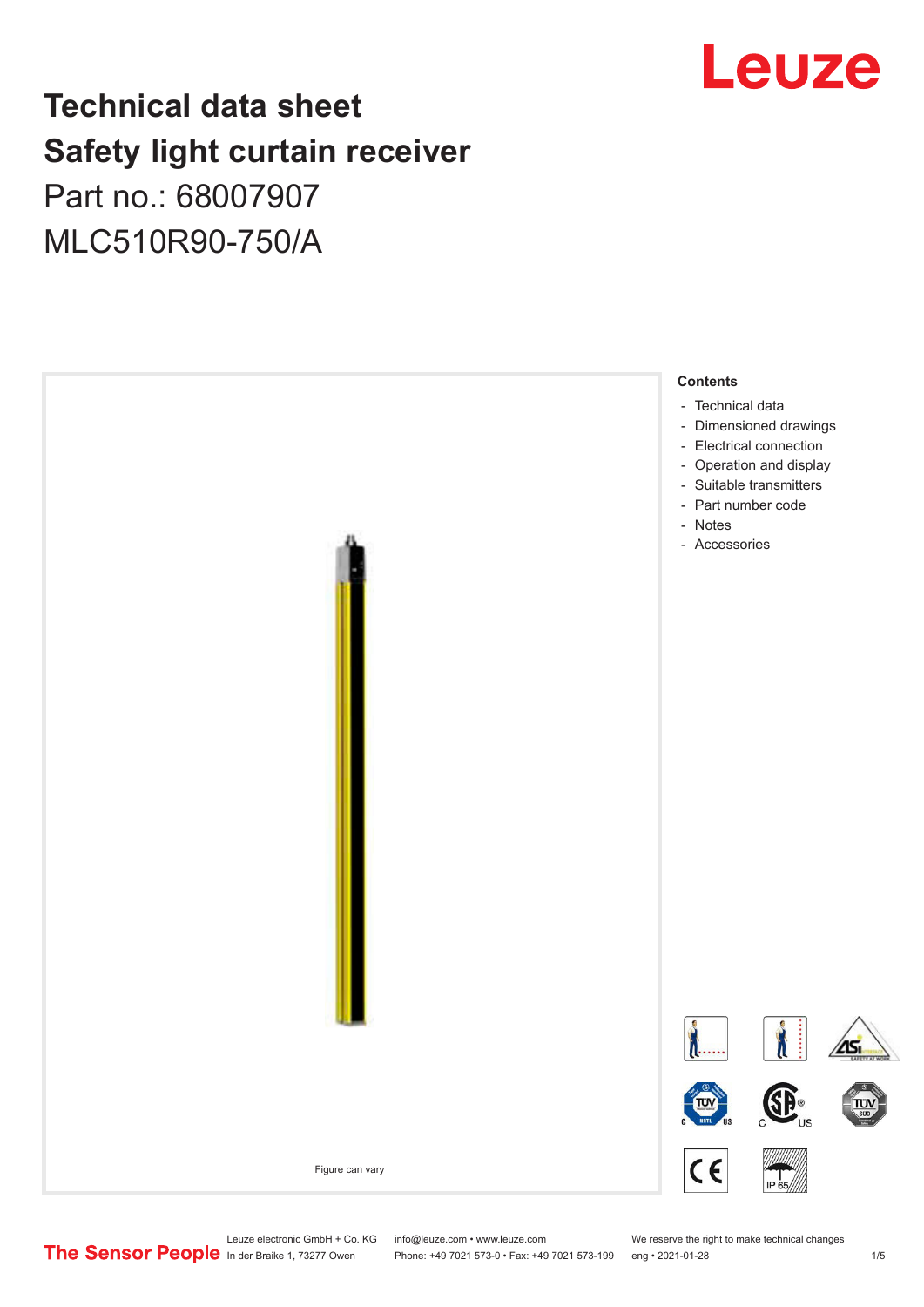## <span id="page-1-0"></span>**Technical data**

#### **Basic data**

| <b>Series</b> | <b>MLC 500</b>         |
|---------------|------------------------|
| Device type   | Receiver               |
| Contains      | 2x BT-NC sliding block |
| Application   | Access guarding        |
|               | Danger zone quarding   |

#### **Characteristic parameters**

| 4, IEC/EN 61496<br>3, IEC 61508<br>3, IEC/EN 62061<br>e, EN ISO 13849-1<br>7.73E-09 per hour<br>20 years, EN ISO 13849-1<br>4, EN ISO 13849 |                        |  |
|---------------------------------------------------------------------------------------------------------------------------------------------|------------------------|--|
|                                                                                                                                             | <b>Type</b>            |  |
|                                                                                                                                             | <b>SIL</b>             |  |
|                                                                                                                                             | <b>SILCL</b>           |  |
|                                                                                                                                             | Performance Level (PL) |  |
|                                                                                                                                             | $PFH_{n}$              |  |
|                                                                                                                                             | Mission time $T_M$     |  |
|                                                                                                                                             | Category               |  |

#### **Protective field data**

| <b>Resolution</b>              | $90 \text{ mm}$                          |
|--------------------------------|------------------------------------------|
| <b>Protective field height</b> | 750 mm                                   |
| <b>Optical data</b>            |                                          |
| Synchronization                | Optical between transmitter and receiver |

#### **Electrical data**

**Protective circuit COVER COVER COVER COVER COVER COVER COVER COVER COVER COVER COVER COVER COVER COVER COVER** 

**Performance data Supply voltage U<sub>B</sub>** 

**Current consumption from AS-i circuit**

#### **Timing**

**Response time** 4 ms **Restart delay time** 100 ms

#### **Interface**

**Type AS-Interface Safety at Work** 

Short circuit protected

26.5 ... 31.6 V

150 mA

| AS-i                                        |                              |
|---------------------------------------------|------------------------------|
| <b>Function</b>                             | <b>Process</b>               |
| AS-i profile                                | $S-0.B.F$                    |
| Slave address                               | 1.31 programmable, default=0 |
| Cycle time acc. to AS-i specifica-<br>tions | Max. 5 ms ms                 |

#### **Connection**

**Number of connections** 1 Piece(s) **Connection 1 Machine interface Type of connection** Connector **Thread size** M12 **Material** Metal **No. of pins** 5 -pin

# Leuze

| Cable properties                              |                        |
|-----------------------------------------------|------------------------|
| Permissible conductor cross<br>section, typ.  | $0.25$ mm <sup>2</sup> |
| Length of connection cable, max.              | $100 \text{ m}$        |
| Permissible cable resistance to<br>load, max. | $200 \Omega$           |
|                                               |                        |

#### **Mechanical data**

| Dimension (W x H x L)    | 29 mm x 816 mm x 35.4 mm  |
|--------------------------|---------------------------|
| <b>Housing material</b>  | Metal                     |
| <b>Metal housing</b>     | Aluminum                  |
| Lens cover material      | Plastic / PMMA            |
| Material of end caps     | Diecast zinc              |
| Net weight               | 900q                      |
| <b>Housing color</b>     | Yellow, RAL 1021          |
| <b>Type of fastening</b> | Groove mounting           |
|                          | Mounting bracket          |
|                          | Mounting on Device Column |
|                          | Swivel mount              |
|                          |                           |

#### **Operation and display**

| Type of display | ' FD.      |
|-----------------|------------|
| Number of LEDs  | 2 Piece(s) |

#### **Environmental data**

| Ambient temperature, operation     | $055$ °C   |
|------------------------------------|------------|
| Ambient temperature, storage       | $-3070 °C$ |
| Relative humidity (non-condensing) | $095\%$    |

### **Certifications**

| Degree of protection        | IP 65               |
|-----------------------------|---------------------|
| <b>Protection class</b>     | Ш                   |
| <b>Certifications</b>       | c CSA US            |
|                             | c TÜV NRTL US       |
|                             | <b>TÜV Süd</b>      |
| <b>Vibration resistance</b> | $50 \text{ m/s}^2$  |
| <b>Shock resistance</b>     | $100 \text{ m/s}^2$ |
| <b>US patents</b>           | US 6,418,546 B      |

#### **Classification**

| <b>Customs tariff number</b> | 85365019 |
|------------------------------|----------|
| eCl@ss 5.1.4                 | 27272704 |
| eCl@ss 8.0                   | 27272704 |
| $eC$ <sub>l</sub> $@ss$ 9.0  | 27272704 |
| eCl@ss 10.0                  | 27272704 |
| eCl@ss 11.0                  | 27272704 |
| <b>ETIM 5.0</b>              | EC002549 |
| <b>ETIM 6.0</b>              | EC002549 |
| <b>ETIM 7.0</b>              | EC002549 |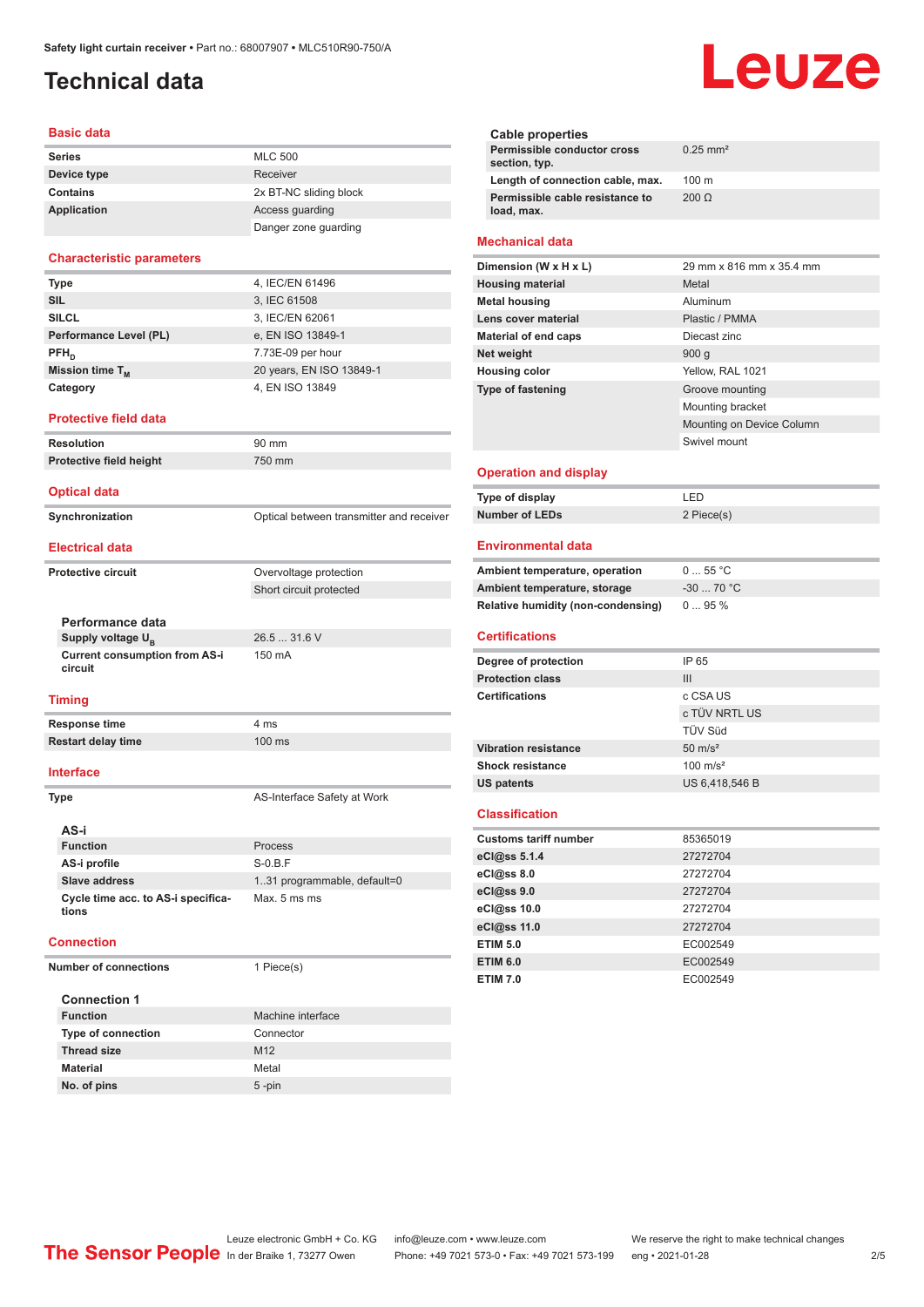## <span id="page-2-0"></span>**Dimensioned drawings**

Leuze

All dimensions in millimeters

## Calculation of the effective protective field height  $H_{PFE} = H_{PFN} + B + C$



 $H_{\text{PFE}}$  Effective protective field height = 840 mm

 $H_{\text{PFN}}$  Nominal protective field height = 750 mm<br>A Total height = 816 mm

Total height =  $816$  mm

B 50 mm

R Effective protective field height  $H_{PFE}$  goes beyond the dimensions of the optics area to the outer borders of the circles labeled with R.

## **Electrical connection**

## **Connection 1**

| <b>Function</b>           | Machine interface |
|---------------------------|-------------------|
| <b>Type of connection</b> | Connector         |
| <b>Thread size</b>        | M <sub>12</sub>   |
| <b>Type</b>               | Male              |
| <b>Material</b>           | Metal             |
| No. of pins               | $5$ -pin          |
| Encoding                  | A-coded           |

## **Pin Pin assignment 1** AS-i+ **2** n.c. **3** AS-i-**4** n.c. **5** n.c.



## **Operation and display**

| <b>LED</b>     | <b>Display</b>          | <b>Meaning</b>                                |
|----------------|-------------------------|-----------------------------------------------|
| 1              | Off                     | Device switched off                           |
|                | Red, continuous light   | Protective field interrupted                  |
|                | Red, flashing, 1 Hz     | External error                                |
|                | Red, flashing, 10 Hz    | Internal error                                |
|                | Green, flashing, 1 Hz   | Protective field free, weak signal            |
|                | Green, continuous light | Protective field free                         |
| $\overline{2}$ | Off                     | No voltage                                    |
|                | On                      | OSSD off, transmission channel C2             |
|                | Green, continuous light | AS-i slave communicating with AS-i master     |
|                | Red, continuous light   | AS-i slave not communicating with AS-i master |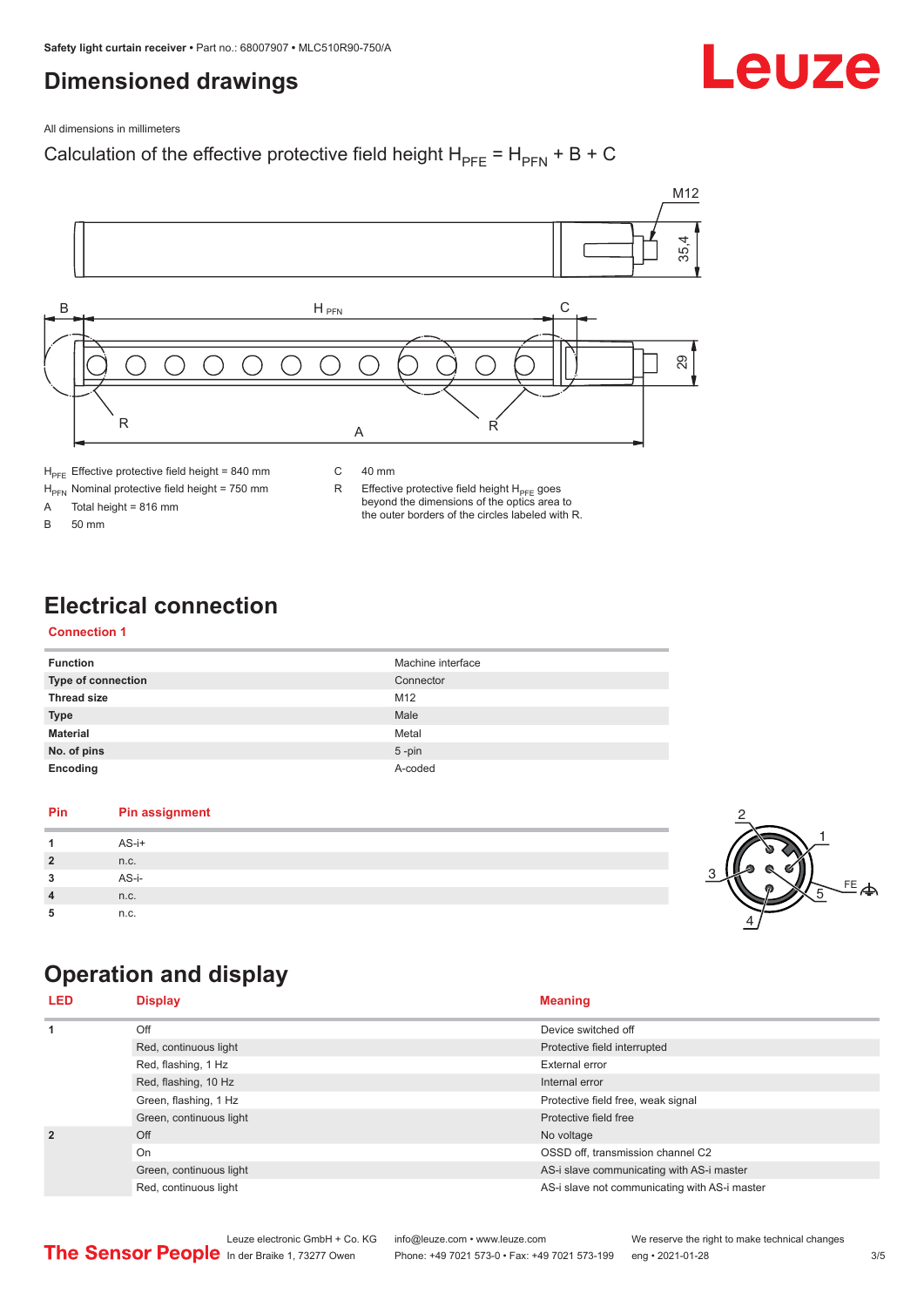## <span id="page-3-0"></span>**Operation and display**

| <b>LED</b>     | <b>Display</b>                  | <b>Meaning</b>                                       |
|----------------|---------------------------------|------------------------------------------------------|
| $\overline{2}$ | Yellow, flashing                | AS-i slave has invalid address 0                     |
|                | Red, flashing                   | AS-i slave device error or AS-i connection defective |
|                | Red/green, flashing alternately | Periphery error                                      |

## **Suitable transmitters**

| Part no. | <b>Designation</b> | <b>Article</b>                      | <b>Description</b>                                                                                                                                                     |
|----------|--------------------|-------------------------------------|------------------------------------------------------------------------------------------------------------------------------------------------------------------------|
| 68006907 | MLC500T90-750/A    | Safety light curtain<br>transmitter | Resolution: 90 mm<br>Protective field height: 750 mm<br>Operating range: 0  20 m<br>Interface: AS-Interface Safety at Work<br>Connection: Connector, M12, Metal, 5-pin |

## **Part number code**

| Part designation: MLCxyy-za-hhhhei-ooo |                                                                                                                                                                                                                                                                                             |  |  |  |
|----------------------------------------|---------------------------------------------------------------------------------------------------------------------------------------------------------------------------------------------------------------------------------------------------------------------------------------------|--|--|--|
| <b>MLC</b>                             | <b>Safety light curtain</b>                                                                                                                                                                                                                                                                 |  |  |  |
| x                                      | <b>Series</b><br>3: MLC 300<br>5: MLC 500                                                                                                                                                                                                                                                   |  |  |  |
| уy                                     | <b>Function classes</b><br>00: transmitter<br>01: transmitter (AIDA)<br>02: transmitter with test input<br>10: basic receiver - automatic restart<br>11: basic receiver - automatic restart (AIDA)<br>20: standard receiver - EDM/RES selectable<br>30: extended receiver - blanking/muting |  |  |  |
| z                                      | Device type<br>T: transmitter<br>R: receiver                                                                                                                                                                                                                                                |  |  |  |
| a                                      | <b>Resolution</b><br>14: 14 mm<br>20:20 mm<br>30:30 mm<br>40:40 mm<br>90: 90 mm                                                                                                                                                                                                             |  |  |  |
| hhhh                                   | Protective field height<br>150  3000: from 150 mm to 3000 mm                                                                                                                                                                                                                                |  |  |  |
| e                                      | <b>Host/Guest (optional)</b><br>H: Host<br>MG: Middle Guest<br>G: Guest                                                                                                                                                                                                                     |  |  |  |
| j.                                     | Interface (optional)<br>/A: AS-i                                                                                                                                                                                                                                                            |  |  |  |
| 000                                    | Option<br>/V: high Vibration-proof<br>EX2: explosion protection (zones 2 + 22)<br>SPG: Smart Process Gating                                                                                                                                                                                 |  |  |  |
|                                        | <b>Note</b>                                                                                                                                                                                                                                                                                 |  |  |  |
|                                        | $\&$ A list with all available device types can be found on the Leuze website at www.leuze.com.                                                                                                                                                                                             |  |  |  |

Leuze